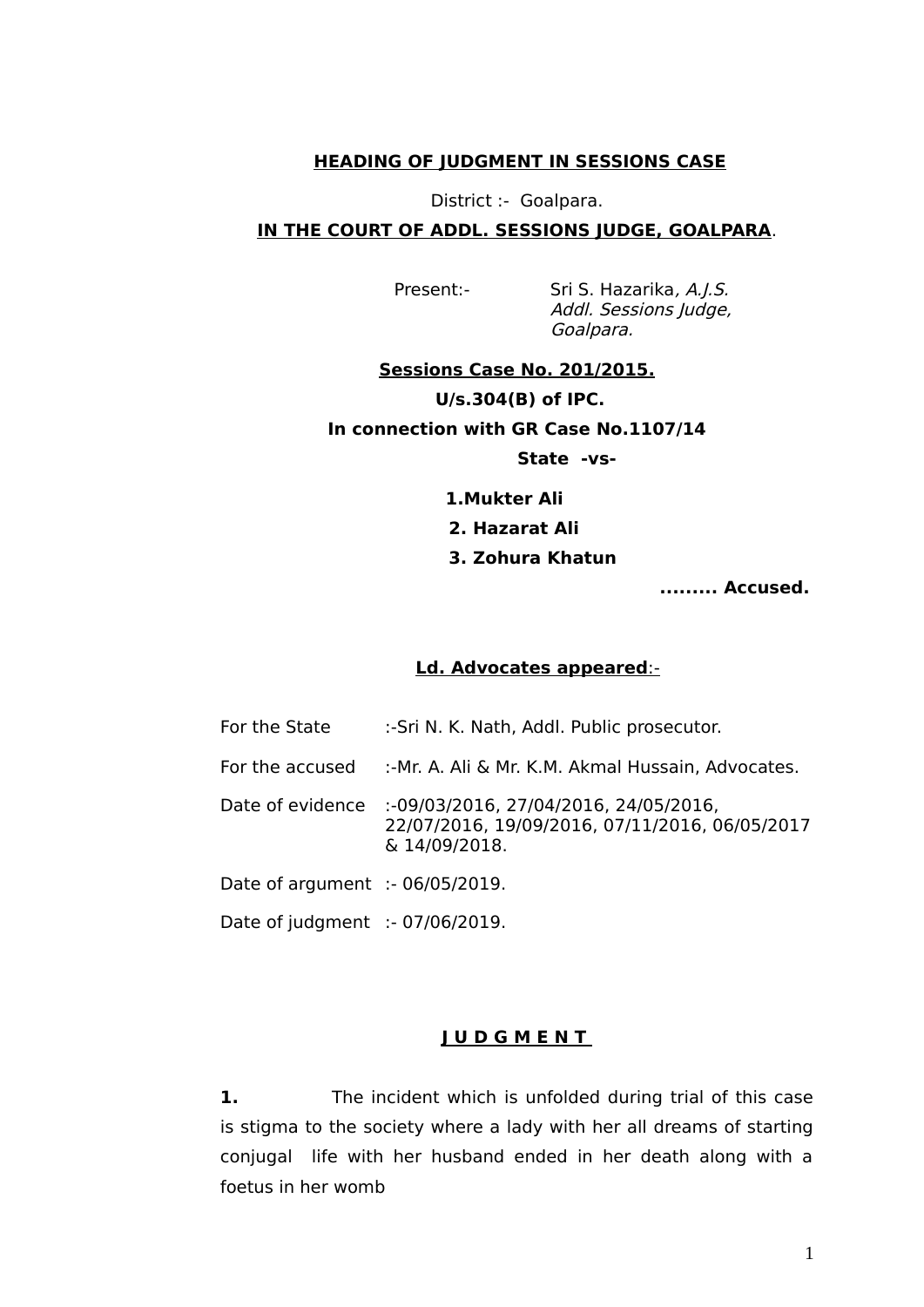**2.** One Monowara Khatun lodged an F.I.R. wherein she alleged that her daughter Aklima khatun got married to accused Muktar Ali some two years back and at the time of incident she was carrying seven months pregnancy. Since marriage, her daughter was tortured by her husband to meet his demand for dowry. On 27/05/2014, at around 10:00 P.M., the accused killed her daughter. On receipt of the information they went to the house of the accused and found her daughter lying dead. The said F.I.R. was received by O/C of Baguan P.S. and registered as Baguan P.S. Case No.59/2014. The Officer-in-charge endorsed the case to I/O to cause investigation.

**3.** The I/O of this case visited the P.O., prepared the Sketch Map. The I/O also seized one piece of cloth from the P.O. The inquest Examination was done by Circle Officer of Balijana Revenue Circle. The dead body was sent to Civil Hospital, Goalpara for P.M Examination and accordingly, the P.M. examination was done. The I/ O examined the witnesses. After completion of investigation, the I/O submitted Charge Sheet U/S.304(B)/34 of I.P.C. against the accused persons who are facing trial.

**4.** The copies of relevant documents were furnished to the accused persons who faced trial. As the Case was found to be exclusively triable by the Court of Sessions, the learned J.M.F.C, Goalpara committed the case to the Court of Sessions and thereafter, the case was transferred to this Court by the Hon'ble Sessions Judge, Goalpara, to hold the trial.

**5.** The accused persons appeared as directed and after considering the materials on record and hearing both parties, this Court was pleased to frame charge U/S.304(B)/34 of I.P.C. against all the three accused persons. The contents of the charge was read over and explained, to which, the accused persons pleaded not guilty and claimed to be tried.

# **6. POINT FOR DETERMINATION IS :-**

 (i) Whether the accused persons on 27/05/2014, at about 10:00 P.M., committed dowry death to Aklima Khatun ?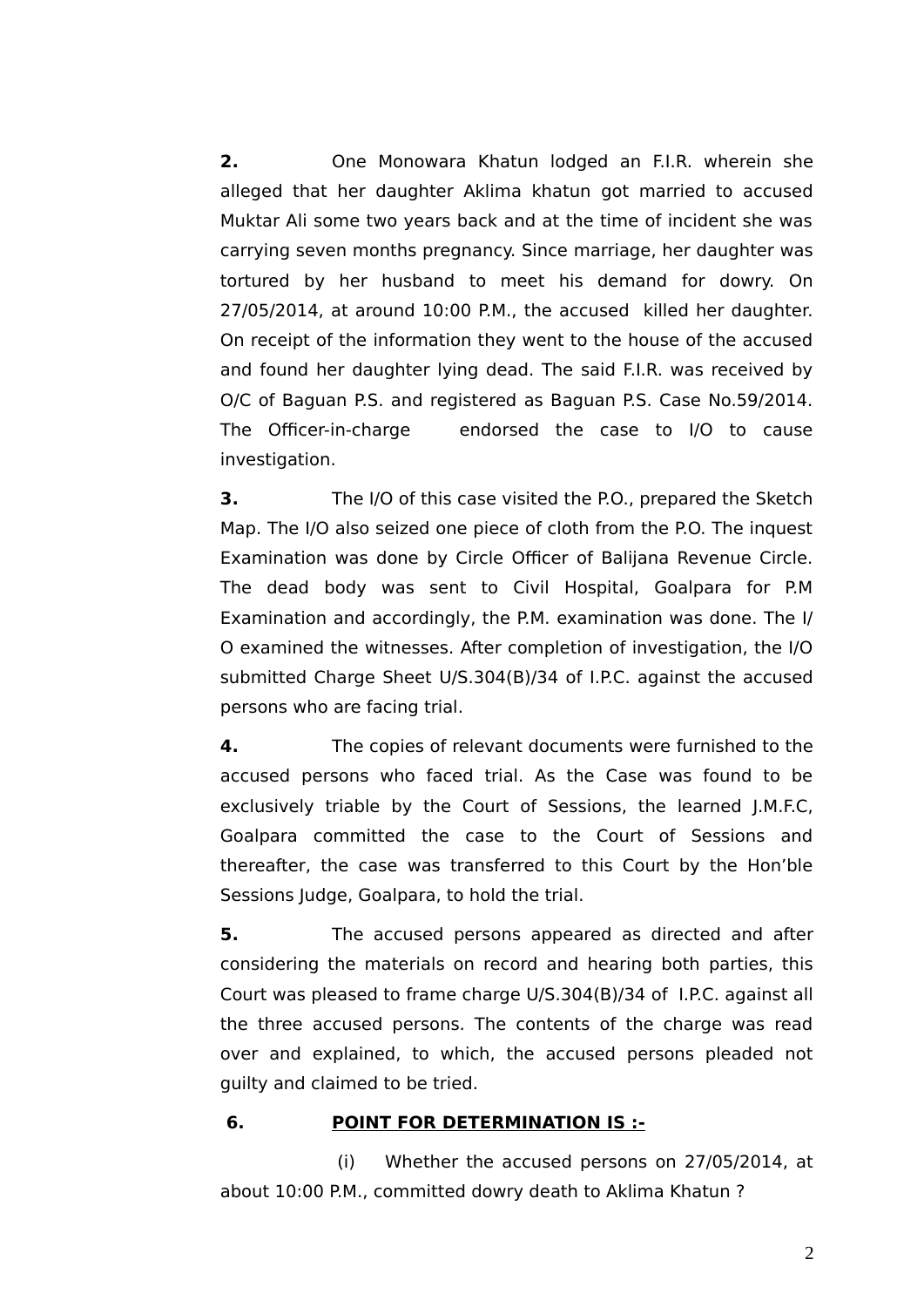**7.** The prosecution side examined altogether 11(eleven) witnesses. After recording the evidence of the prosecution side, the statements of the accused persons U/S.313 of Cr.P.C.were recorded wherein they denied each and every incriminating circumstances against them. The defence, however, declined to adduce evidence in defence.

# **8. DISCUSSIONS, DECISIONS, AND REASONS THEREFORE :-**

I have heard arguments advanced by learned Counsels for both parties and also gone through the evidence on record. I have also gone through the exhibits proved by the witnesses on record.

In the instant Case, the prosecution side examined as many as 11(Eleven) witnesses.

For the sake of convenidence let me briefy describe the evidence of the witnesses on record.

**9.** PW1 is the informant. In her evidence she stated that the accused Muktar Hussain married her daughter Aklima Khatun four years back and they lived together as husband and wife . Later on, the accused started to demand money even though they gave Rs.25,000/- at the time of her marriage. One day, she got information over telephone that her daughter had died in the house her husband. She along with her husband reached the P.O. at about 7:00 A.M. She saw mark of injures over the neck and head of her deceased daughter. The dead body of the deceased was kept on the foor of the house of her husband and thereafter, she lodged the F.I.R. at Baguan P.S.

**10.** PW2 Abdul Sattar stated that he is the husband of the informant. Some two years back his daughter Aklima got married to accused Moktar Hussain. His son-in-law demanded money by assaulting his daughter. They gave Rs.25,000/-to the accused. At the time of his daughter's death she was carrying seven months pregnancy. On the date of occurrence at about 10:00 P.M. they got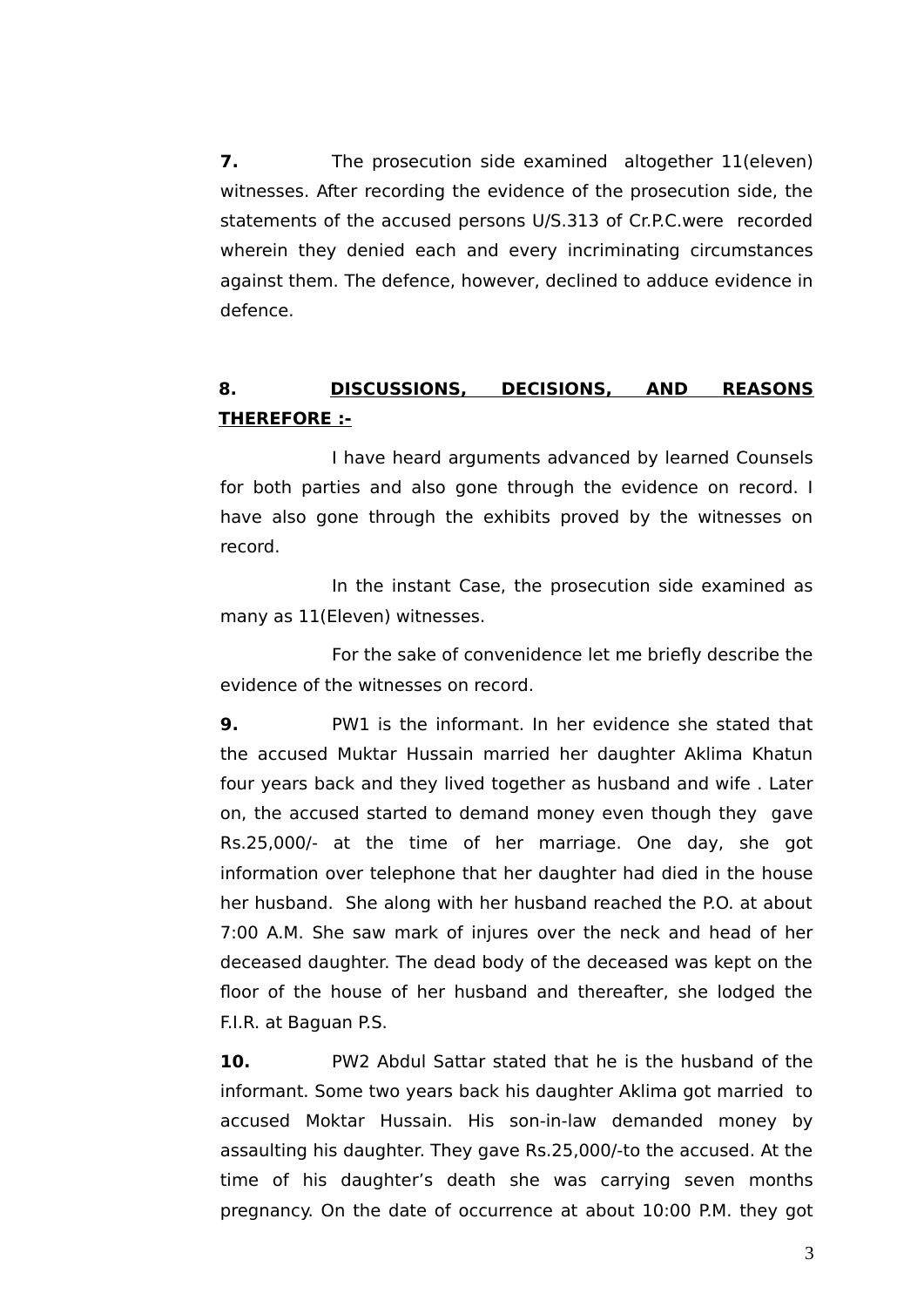information over telephone that his daughter died and on the succeeding day they reached the house of the accused and found his daughter lying on the floor of a room in the house of the accused and they saw mark of injuries over the neck and head of his daughter. Later on, his wife lodged the F.I.R. The dead body was sent for P.M. Examination.

**11.** PW3 Sukur Ali stated that the incident occurred two years back. On the date of occurrence, he was walking on the road at about 10:30 P.M. after taking dinner. At that time, he heard sounds of crying in the house of accused Muktar Ali and he immediately went there and saw deceased Aklima hanging. All the accused persons lifted the body of deceased Aklima upward and accused Muktar cut the rope. Aklima had already expired. The father of the accused immediately informed the Police over telephone but Police came on the next day morning. The father of the deceased Aklima was also informed on the same night. Many people gathered there. After witnessing this he returned back home.

 **12.** PW4 Ramjan Ali deposed that deceased Aklima got married 6/7 years back and thereafter, they lived together as husband and wife. Sometimes there used to have quarrel between them. About two years back she heard the information regarding the death of Aklima in the house of the accused Muktar Ali and he went there and saw the dead body of Aklima lying on the ground inside the house of the accused and he noticed blackish type of injuries over her face and chest. The dead body was taken to Goalpara Civil Hospital by Police.

13. PW5 Abu Sama deposed that accused Muktar Ali married Aklima who were married about 3 years back. The incident occurred two years back at about 10:30 P.M. in the house of accused Muktar. On hearing 'hulla' he rushed to the house of the accused and on being inquired about it he was told that the victim died by hanging. He saw the dead body of the victim lying on the floor in the house of the accused. He heard that the victim died by hanging. The Police came in the morning and took away the dead body of the deceased.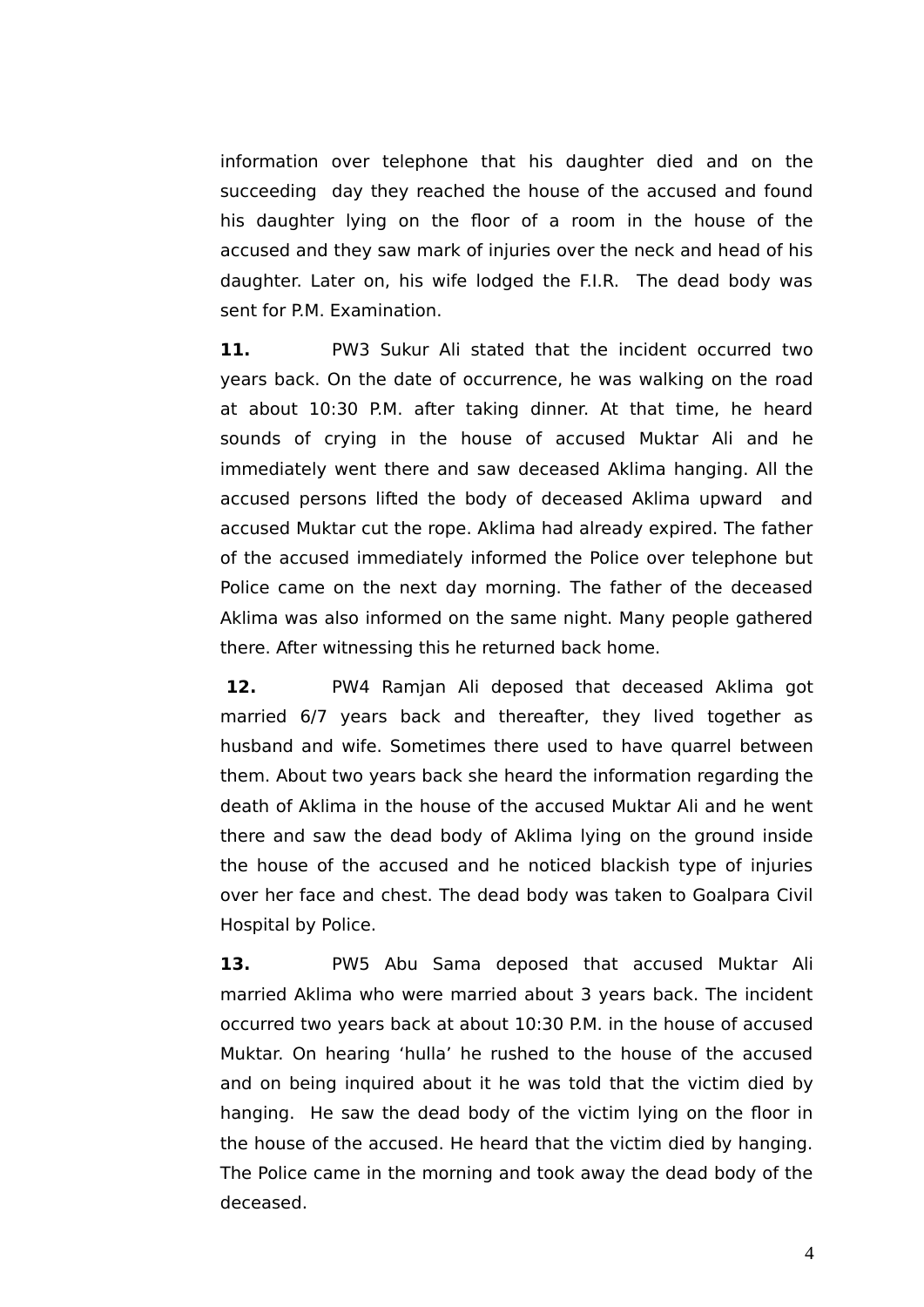**14.** PW6 Juran Ali deposed that he knew deceased Aklima and accused Muktar Ali. The deceased Aklima married to accused Muktar some two years prior to the incident. Two years back he heard 'hulla' in the house of the accused and thereafter, he went there. On reaching there, he heard that Aklima died due to hanging. The dead body was lying on the floor and her dead body was covered with a black colour cloth. Many persons gathered there and the Police came next morning.

15. PW7 Koser Ali deposed that the incident had taken place two years back and the deceased was his nice. On hearing news of death of his nice he went to the house of the accused and found his niece lying dead in a room. The Police came and seized one 'Urna'(cloth). He put his signature as a witness in the Inquest Report. Ext.2 is the Inquest Report.

**15.** PW8 Amzad Ali deposed that the incident had taken place two years back. Aklima died in the house of the accused. Magistrate came and prepared the Inquest Report. He put his signature in Ext.2.

**16.** PW9 Dr.S. Islam is the examining doctor who conducted the P.M. Examination on the dead body on 28/05/2014 while he was working as Medical & Health Officer at Goalpara Civil Hospital. He deposed that on police requisition in connection with Baguan P.S. Case No.59/14 he performed the P.M. Examination on the dead body of Aklima Khatun, wife of Muktar Hussain who was brought and identifed by UBC -16 Umesh Pandey, Homeguards Moinuddin and Md. Kader Ali. On examination, he found oedematous and hemorrhagic on larynx and tracheae. He also saw injuries on the neck. One nail mark in the right side of the neck, four nail marks on the left side of the neck. He also found fracture of thyroid cartilage . On external appearance he found one nail mark on the right side of the neck, four nail marks on the left side of the neck and also saw bruising on both sides of the neck. One female foetus about seven months found in her uterus. The cause of the death was due to suffocation as a result of manual strangulation which is antimortem in nature. Ext. 3 is the P.M. Report and Ext.3(1) is his signature.

5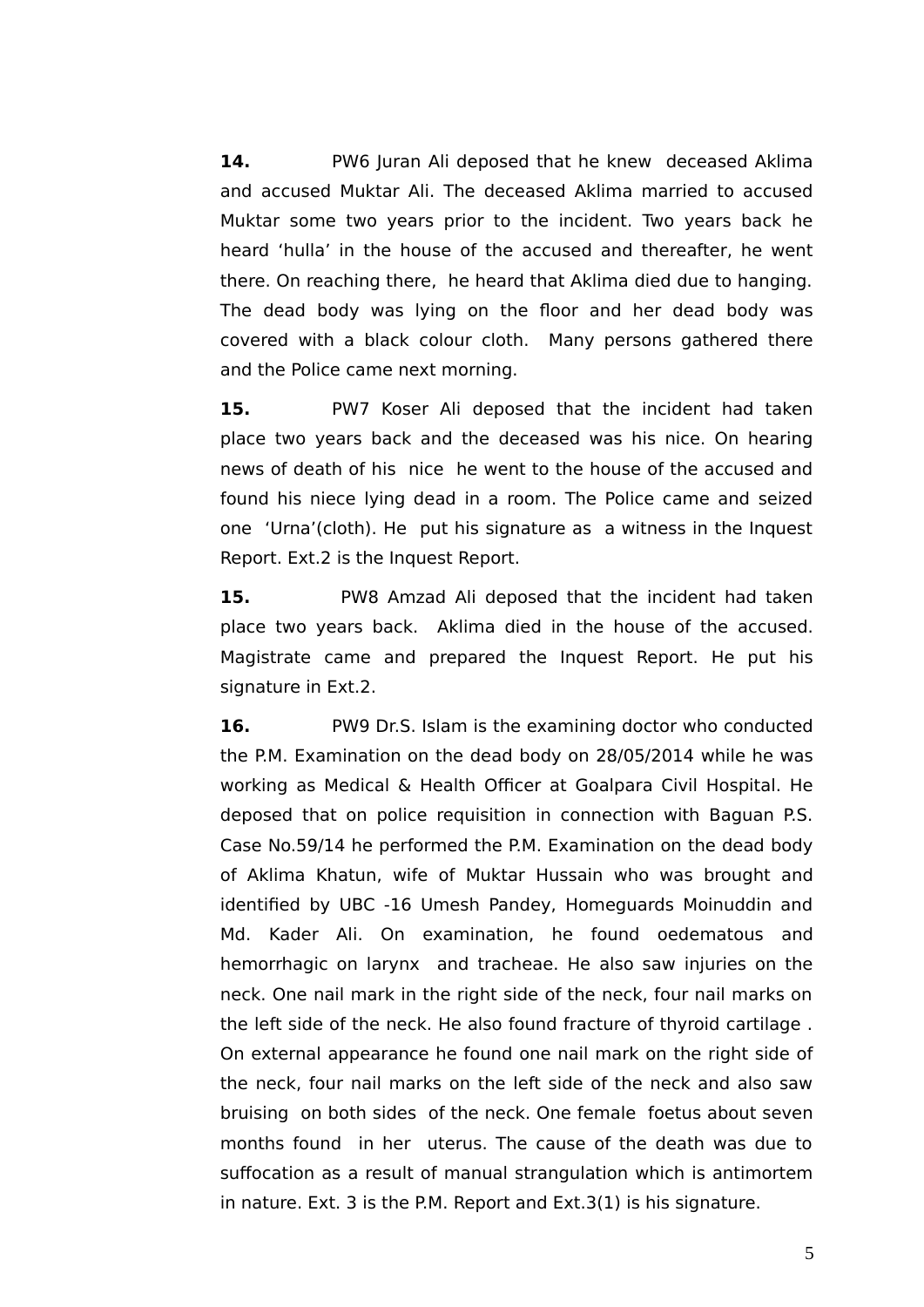**17.** PW10 S.I. Abdus Salam Talukdar is the I/O of this case. During his investigation he proved the F.I.R. as Ext.4. He further deposed that he visited the P.O. and saw the dead body of Aklima lying on the floor inside the room of the accused. The dead body was inquested by Circle Officer of Goalpara and he collected the Inquest report. He seized one 'urni' vide seizure list Ext.1. He sent the dead body to Goalpara Civil Hospital for P.M. Examination and collected the Report. He prepared the Sketch Map Ext.5. The accused persons were arrested and forwarded to Court. After completion of investigation, he submitted Charge Sheet against all the three accused persons vide Ext.6.

**18.** PW11 Dr. Dhiman Kr. Choudhury stated that on 28/05/2014 he conducted the Inquest Examination on the dead body of Aklima Khatun in connection with Baguan P.S. Case No.59/14 who was identifed by Abdul Sattar. The deceased was a female about 22 years, medium built, height 5 feet 4'' , complexion swarthy, body normal, hair medium, eyes closed, wearing pink colour blouse , pink colour paticoat, sky colour sari. On examination he found injury marks on her neck and no other injuries found. To ascertain the real age of the deceased, the body was sent for P.M. Examination. Ext.2 is the Inquest Report and Ext.2(3) is his signature.

These are the evidence of the witnesses on record.

**20.** All the three accused persons are facing trial for committing dowry death of Aklima Khatun. The admitted position is that the deceased Aklima was married to accused Muktar Hussain four years prior to the death of the victim. This is also admitted fact that the deceased Aklima Khatun died in the house of accused Muktar Hussain and it was not a normal death.

**21.** In order to attract section **304(B) of IPC** the following ingredients are to be proved by prosecution-

'**Section 113B of the Evidence Act'** speaks about presumption of dowry death. The Section 113(B) of the Evidence Act speaks cruelty or harassment in order to fulfll the demand of dowry immediately before the death of the deceased. The presumption can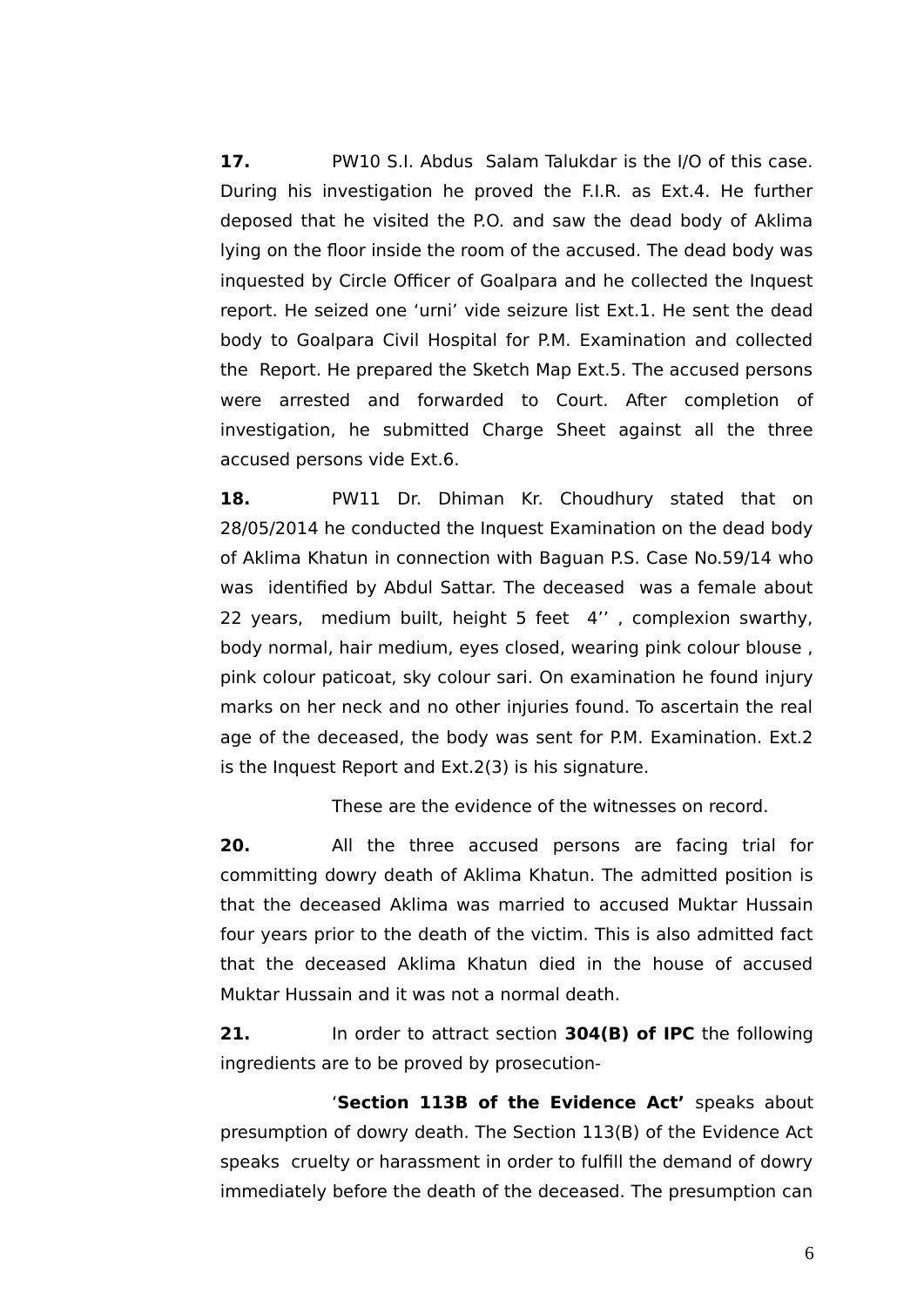be drawn that the accused's/her-in-laws have committed dowry death. A bare reading 113B of the Evidence Act shows to attract such presumption, several factors are to be proved for its applicability, they are -(i) the death was due to burn or bodily injury and not a natural (ii) within seven years of the marriage,(iii) soon before her death she was subjected to cruelty.

It is not disputed that the marriage between the accused Muktar and Aklima was performed within the seven years of her death and the death had occurred in the house of the accused.

**22.** PW1 is the informant and in her evidence she stated that on receipt of the information about death of her daughter she reached the house of the accused and saw her daughter lying dead and kept on the foor of the house of the accused in a room.

PW2 is the father of the victim and he also corroborated the evidence of the PW1 that he also arrived at the P.O. on receipt of information regarding the death of his daughter. On arrival he saw his daughter lying dead and kept on the floor inside the house of the accused.

PW3 Sukur Ali in his evidence stated that after hearing hue and cry he reached the house of the accused and he also saw the dead body of Aklima Khatun being kept on the floor of the house of the accused in a room.

P.W.4 Ramjan Ali stated that he reached the home & saw the dead body in the home of the accused.

PW5 is another witness who also arrived after hearing hulla and on being asked he told that the victim died by hanging herself. The dead body was kept on the floor in the house of the accused.

PW6 Juran Ali also corroborated the facts during his evidence. He stated that on hearing hulla he reached the house of the accused and found the dead body of Aklima on the foor in the house of the accused overed with black cloth.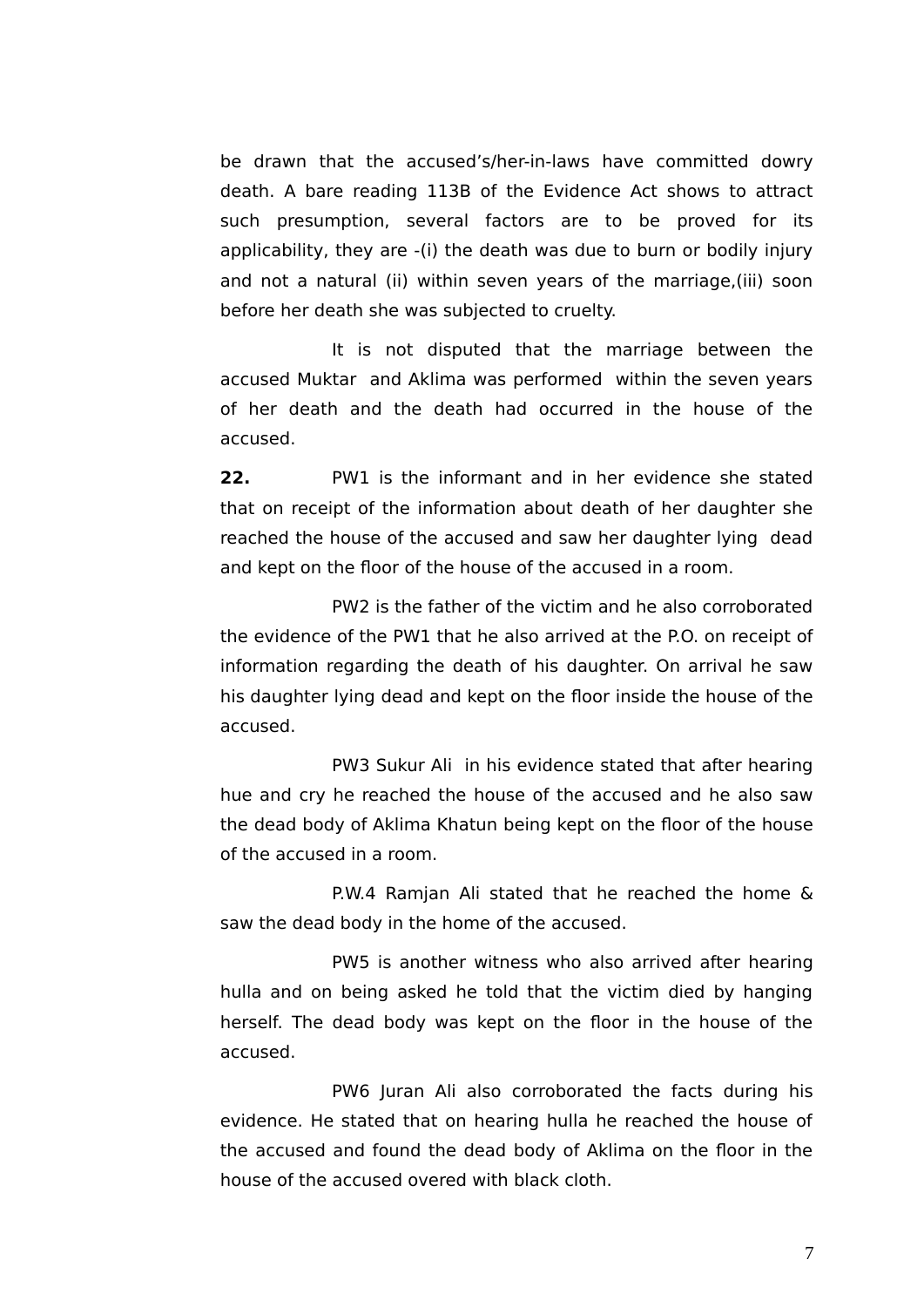PW7 and PW8 are two witnesses who were present when the Magistrate conducted the Inquest Examination on the dead body of Aklima and both were witnesses of the Inquest Report.

**23.** All the witnesses on record corroborated each other regarding the death of Aklima and all of them have seen the dead body of Aklima khatun lying on the floor in the house of the accused in a room. It is also not disputed that all the three accused persons were present at the time of occurrence or immediately thereafter. Some of the witnesses who arrived at the P.O. immediately after the occurrence found all the three accused persons present at the P.O. i.e. in the dwelling house of the accused persons. Moreover, the defence also did not dispute regarding the presence of all three accused persons who are facing trial.

**24.** In order to attract the presumption 304(B) of I.P.C. the prosecution is required to prove not only unnatural death of the victim but also to prove that immediately before the death of the victim she was subjected to torture in order to extract dowry.

The learned Counsel for the accused also placed one decision as reported in 1993 Crl. L.J. 2723 where the Apex Court discussed the ingredients to be proved by prosecution in order to bring home the charge which according to ld. Counsel are absent in the present case.

The informant in her F.I.R has alleged that since the marriage of her daughter the accused used to demand dowry and she was subjected to physical torture. The informant in her evidence stated that the accused husband assaulted her daughter by demanding money, even though they have given Rs.25,000/- at the time of marriage.

 **25.** PW2 is the father of the victim and he also stated that the accused who is his son in-law demanded money and assaulted his daughter. They have approximately given Rs.25,000/- to the accused. None of the witnesses have stated anything regarding the demand of dowry but such demand may not be known to any other person except for the victim and her parents. Generally a demand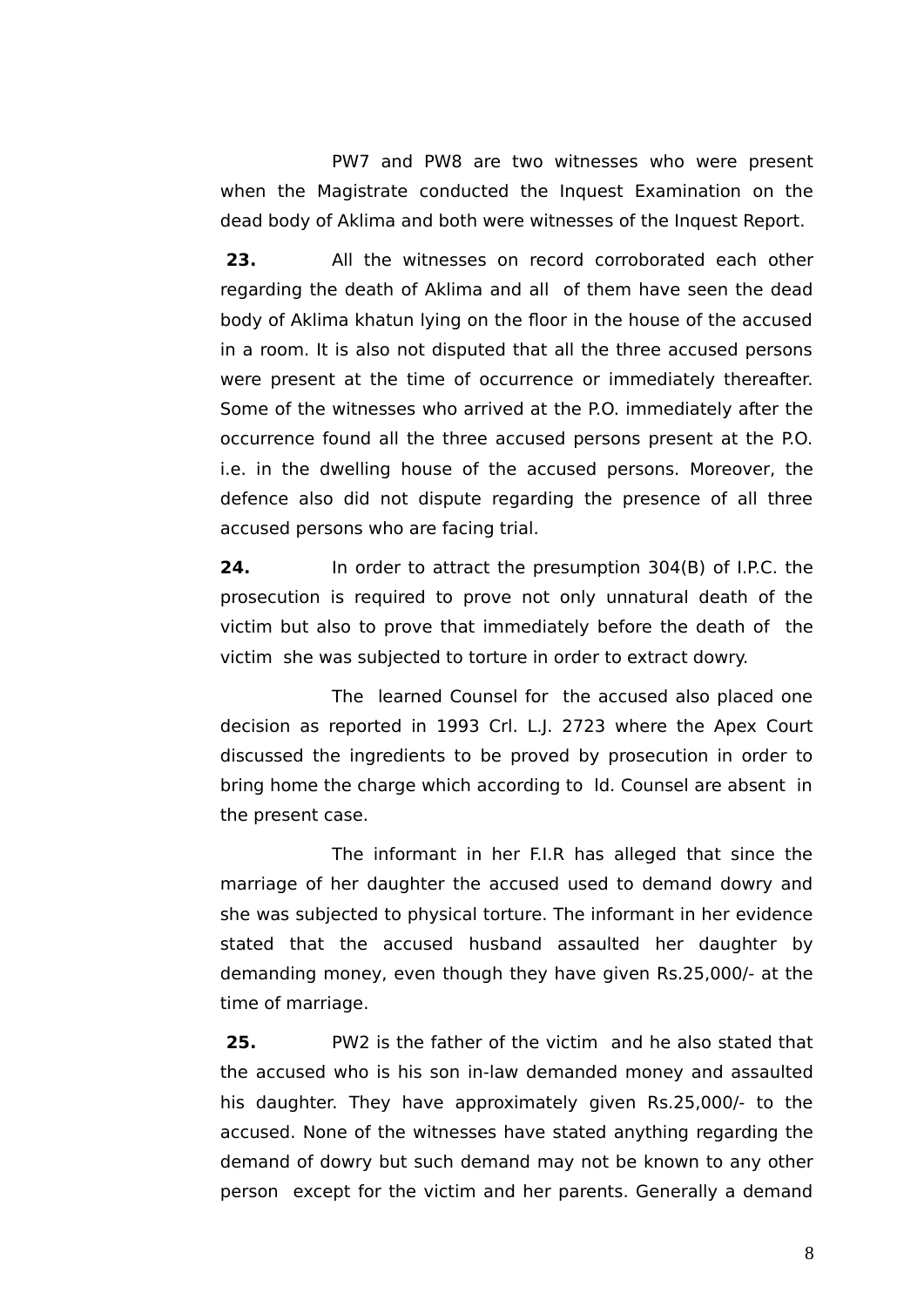for dowry is only known to the victim and her family members and forced the victim to bring dowry from her parents. The demand for dowry may not be know to any other person but the evidence of parents of the decreased cannot be thrown away.

**26.** PW11 Dr. Dhiman Kr. Choudhury is the Circle Officer who conducted the Inquest Examination and during his evidence he stated that he found mark of injuries on the neck of the victim. No other injuries were found.

**27.** Dr. S. Islam conducted the P.M. Examination on the dead body of Aklima Khatun and submitted the report. During his evidence he found oedematous and hemorrhagic on larynx and tracheae and also seen injury marks on the neck. One nail mark on the right side of the neck and four nail marks on the left side of the neck. He also found fracture of thyroid cartilage. The death was due to manual strangulation which was anti-mortem in nature. M/O further found one dead female foetus about 7 months in the uterus of the deceased.

**28.** The Inquest Report as well as P.M. Report clearly shows that the deceased, in fact, received injuries on her neck. The Medical Officer also found one nail mark on the right side of the neck and four nail mark on the left side of the neck and the death was due to manual strangulation.

**29.** The independent witnesses who arrived at the P.O. stated that they came to know that the deceased died due to hanging and one of the witness also said that three accused persons were holding the deceased while she was found hanging but the evidence of this witness cannot be accepted as there was no ligature mark found on the neck of the victim to prove that the deceased died due to hanging but due to manual strangulation only. If a person dies due to hanging there must be ligature mark encircling the neck which was not found after the P.M. Examination on the deceased. Further, this is also to be noted that the witnesses who arrived at the P.O. came to know that the deceased died due to hanging as told by the accused persons. None has actually seen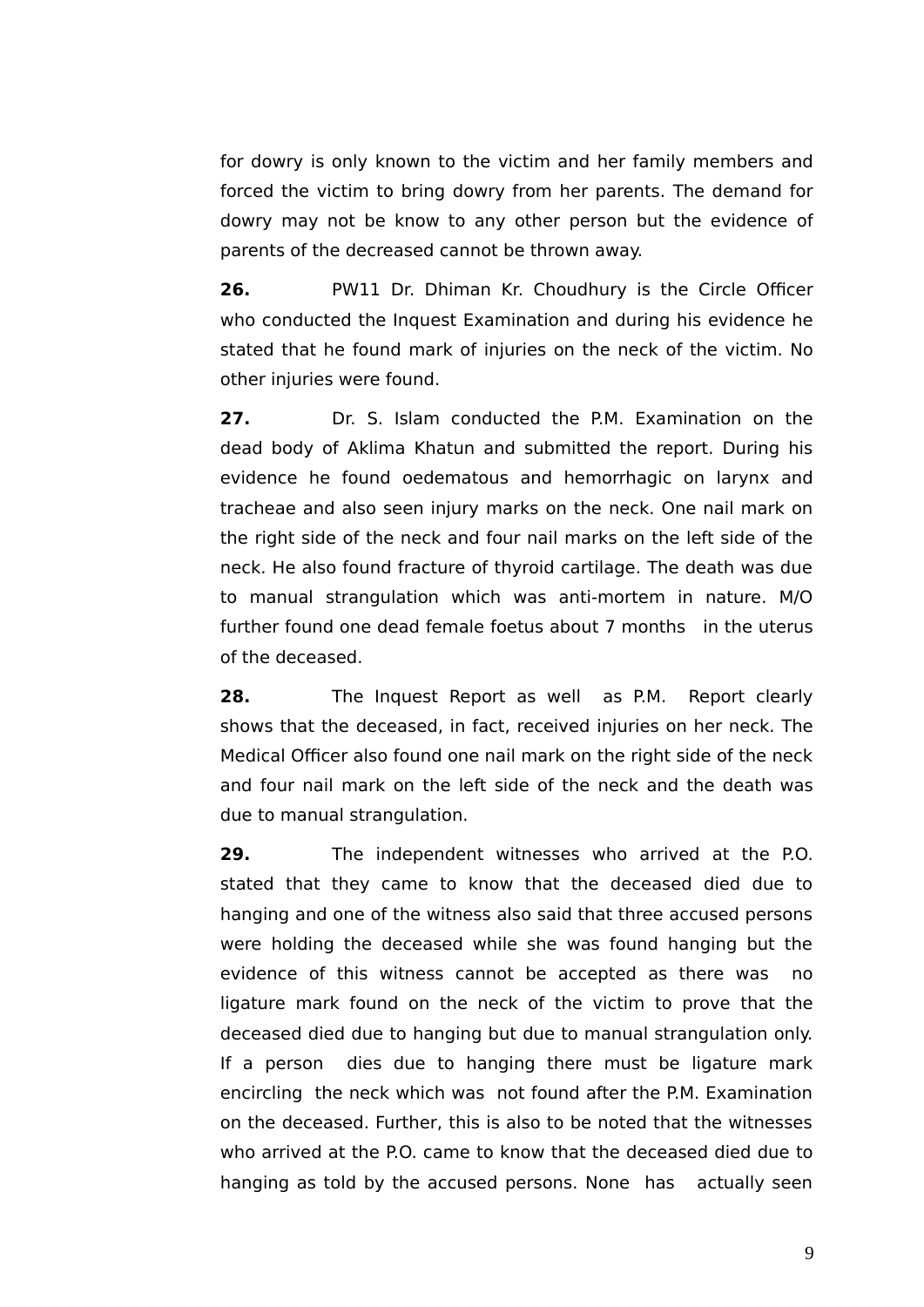the circumstances under which deceased died.

**30.** The defence vehemently argued that the informant and her husband tried to improve upon their evidence specially the informant who did not alleged that she had seen the injury mark on the victim in the FLR

**31.** The informant being mother of the victim and PW2 being the father of the victim were in tremendous mental agony or trauma and therefore, it is quite natural that the informant might have failed to describe all the facts in her F.I.R.

**32. Apex Court in AIR 1997 SC 2914 has held that pendent view is to be avoided while appreciating the delay in lodging the F.I.R.**

 **33.** The learned defence counsel also argued that the injuries which were described by witnesses during their evidence cannot be relied upon as same was not mentioned in the F.I.R.

**34.** The F.I.R. is just a gist of information in order to set the prosecution Case into motion. Hence, it is not the mirror of the entire prosecution Case. The allegation in the F.I.R. clearly shows that the informant has alleged that immediately before the death of the victim, she was subjected to torture and cruelty by her husband for dowry. Further, it is also stated in her FIR that the deceased died due to torture and she was murdered by the accused persons.

**35.** Non mentioning of the injuries in the F.I.R. is in my considered view is not fatal to the prosecution case which has a ring of truth. Having considered the submissions of the learned Counsel and on carefully going through the cross-examination of the PWs it clearly appears that plea of defence has no legs to stand. The Apex Court in 55 SCC 595 Baldev Singh & Another vs. State of Punjab held that ….State briefy, the F.I.R….. are not fatal..."..

**36.** The ld. Counsel submitted that the delay in lodging F.I.R. is fatal. It is admitted that the incident was reported to the informant at night time and the F.I.R. was lodged on the next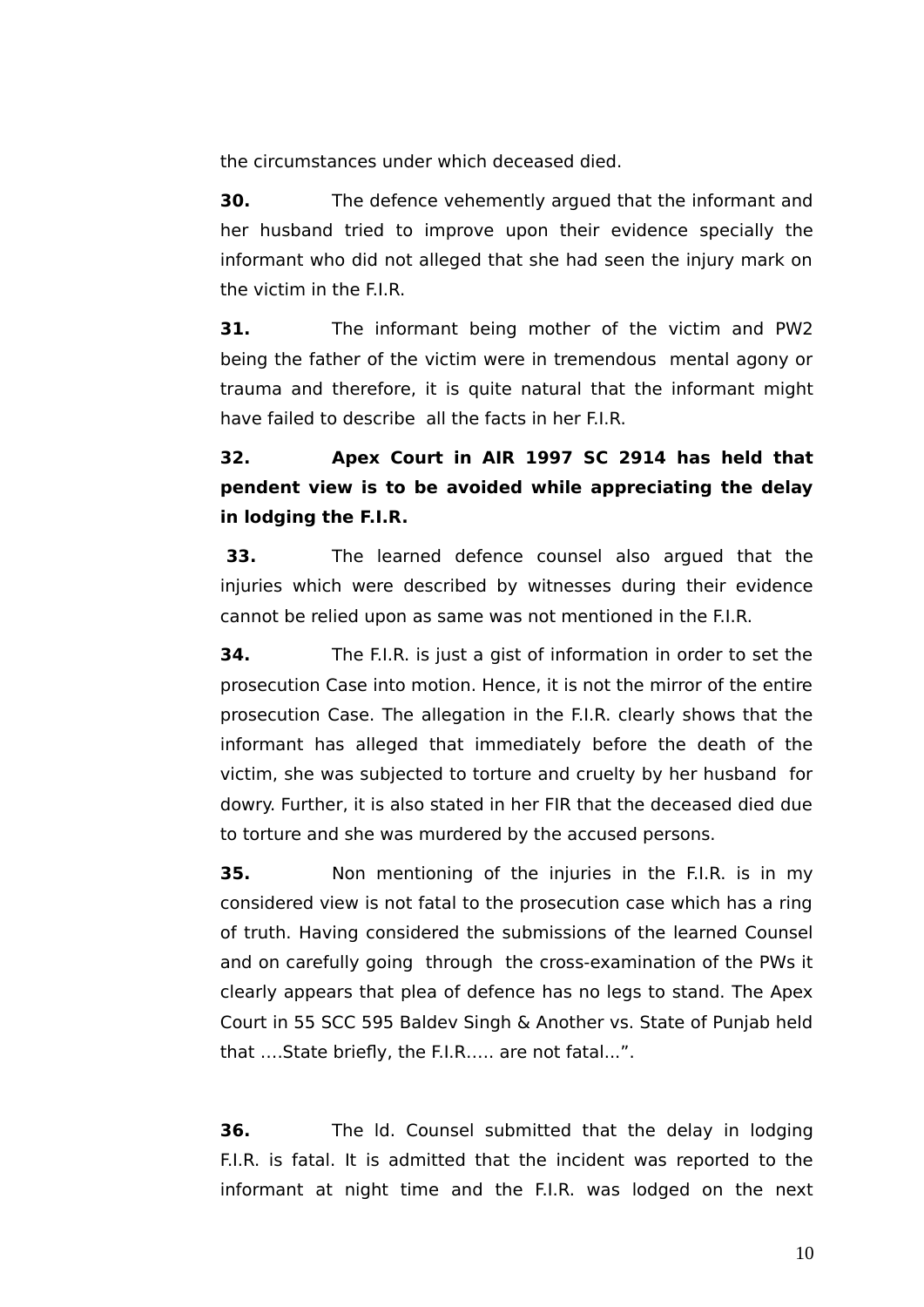morning. The ld. Counsel for the defence argued lthat the F.I.R. is an after thought one only to harass the accused persons.

From the record it reveals that the incident occurred in the house of the accused at around 10:00 P.M. Thus the informant received the information very late at night. The informant visited the house of the accused next morning and after witnessing the dead body, she lodged the F.I.R. The informant could not have lodged the F.I.R. without visiting the P.O. This clearly explains as to why there was some delay in lodging an F.I.R. and delay is not fatal to prosecution Case.

**37.** The learned defence counsel further argued that it is admitted by informant that no FIR was submitted when the accused used to demand dowry and tortured the victim. Therefore, the the allegation that the victim was subjected to cruelty cannot be accepted.

**38.** In my considered view the plea of the defence cannot be accepted as the victim might not have approached Police by fling an FIR in order to save her marriage. Such incident occurred inside the house of the accused and therefore, no person except for the family member of the victim and the accused will have direct knowledge about such demand of dowry as well as torture. It is also not possible to speculate the mindset of the victim as to why she did not approach Police for the torture upon her.

**39.** The defence further argued that the P.M. Examination Report cannot be accepted by this Court as the I/O in his evidence has stated that the Inquest Report is silent regarding nail mark injury on the neck of the deceased. In my considered view the I/O cannot not give his opinion on the Inquest Report as the Officer who conducted the Inquest Report himself has proved the Inquest Report. Therefore, the defence cannot take the beneft of any mistake committed by Investigating Officer.

**40.** From the evidence as well as considering the materials on record it appears that the prosecution has proved the following circumstances against the accused who are facing trial.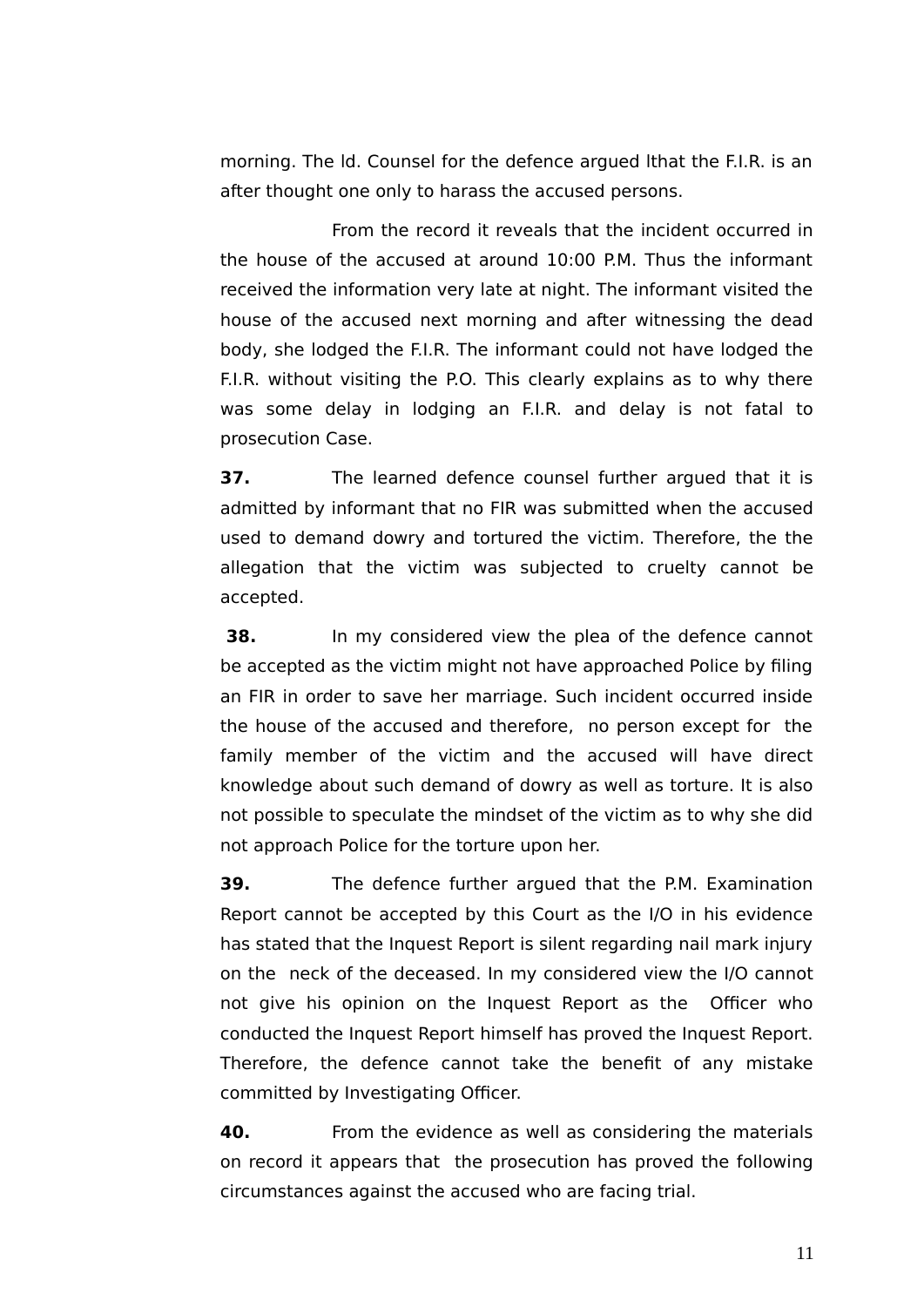**(i) the death was caused on the night of 27/05/2014;**

**(ii) the FIR was lodged on the succeeding day by the mother of the victim;**

**(iii) there was demand for dowry immediately before the death of the victim;**

**(iv) the death was caused within the seven years of solemnization of marriage between the accused Muktar Hussan and Aklima Khatun;**

**(v) the death of Aklima Khatun was not natural and she died due to injuries sustained on her neck;**

**(vi) the deceased died due to manual strangulation which was anti mortem in nature and**

**(vii) at the time of the death all the accused persons were present at the P.O.**

The P.M. Report proves that the deceased Akilima received one nail mark injury on the right side of the neck and four nail marks on the left side of the neck which can only occurre if manual strangulation is done on the victim. The incident of death occurred inside the room in the house of the accused persons where no other person except for three accused persons and the victim were present.

**41.** In the instant case three accused persons i.e. husband, the father in law and mother in law of the deceased(victim) are facing trial. All the accused persons are facing charges for committing dowry death in furtherance of their common intention.

In every case, it is not possible to get direct evidence of common intention. It has to be inferred from the facts and circumstances of each can as held by Apex Curt in Jail Bhangaman vs- State of Harayana(1993) 3 SCC 102. To apply section 34 IPC apart from the fact that there should be two or more accused, two factors must be established (I) common intention, and (ii)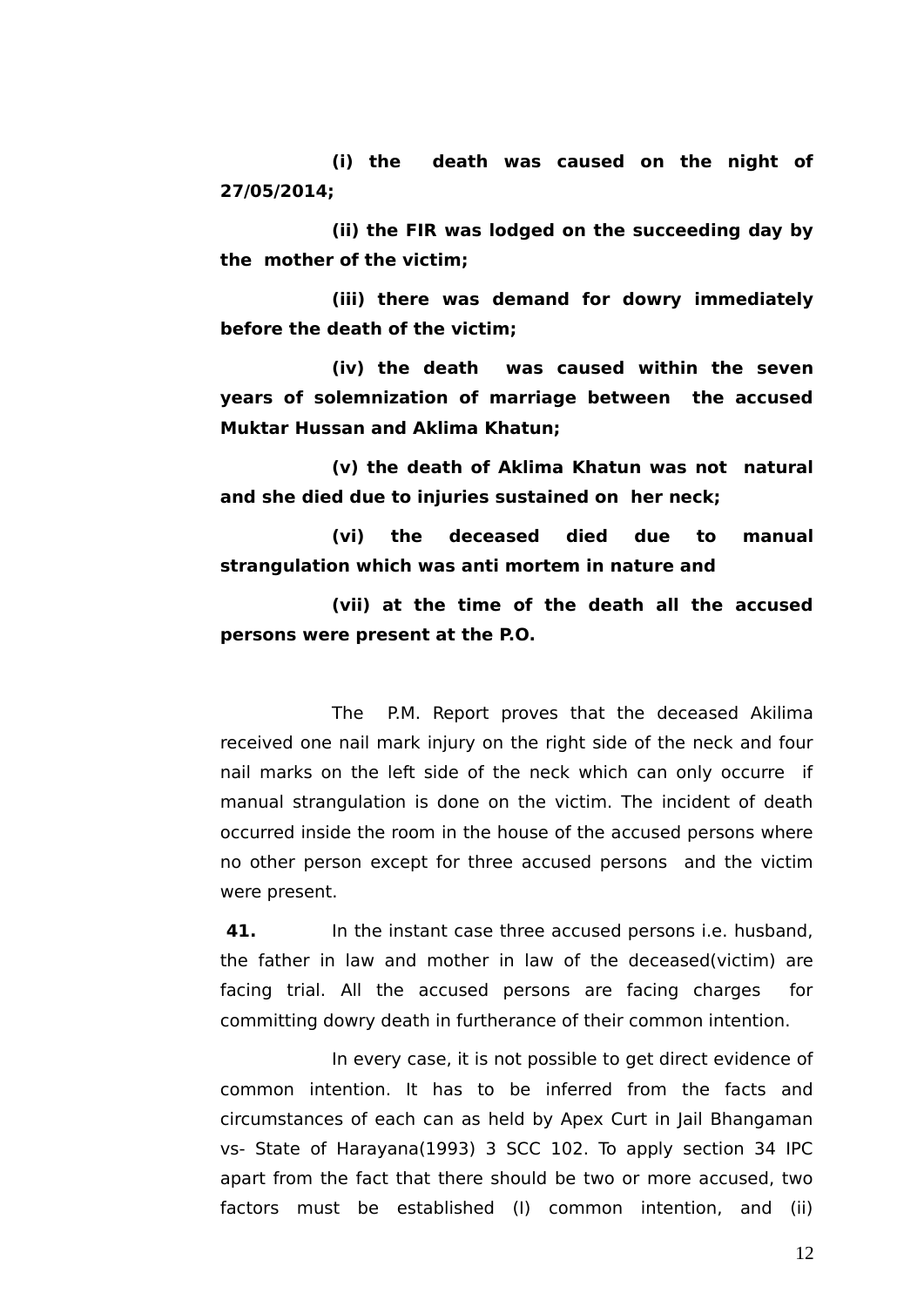participation of the accused in the commission of the offence. If a common intention is proved but no overt act is attributed to any individual accused. Sec.34 will not be attracted as essentially it involves vicarious liability. Again if participation of the accused in the crime is proved and a common intention is absent, sec. 34 cannot be invoked as held by Apex Court in Smesh vs- State (2012) SCC 249.

Here in this case, the crime is proved but there is nothing to show that all the accused persons committed the crime pursuance of their common intention or participated in the actual act. The allegation of demand for dowry is only against the husband of the deceased. Hence, the other two accused persons can not be booked by invoking the provision of Sec.34 I.P.C.

**42.** In the instant case, the informant being the mother of the deceased remained silent regarding any torture or demand for dowry given by the father-in-law and mother in-law of the victim. The FIR as well as the evidence of the PW1 and PW2 speaks that only their son-in-law has demanded and also tortured their daughter. Further, from the P.M. report it appears that only one person has caused manual strangulation as only one hand was used in strangulating the deceased. The P.M. Report is very clear that only fve nail marks were found on the neck of the deceased and there is no other injury mark found on the dead body.

**43.** There is no eye witness to the occurrence who could see that the accused Hazarat Ali and Johura Khatun participated in any manner in commission of the crime. Even though they were also present in the house. The evidence of some witnesses also shows that the deceased was found lying dead inside a room in the house of the accused. The P.O. is the dwelling home of all the accused. So, they were present but there is nothing to show that other two took part in the commission of the offence.

**44.** The circumstances & the evidence on record does not inspire me to hold that the accused Hazarat Ali and Johura Khatun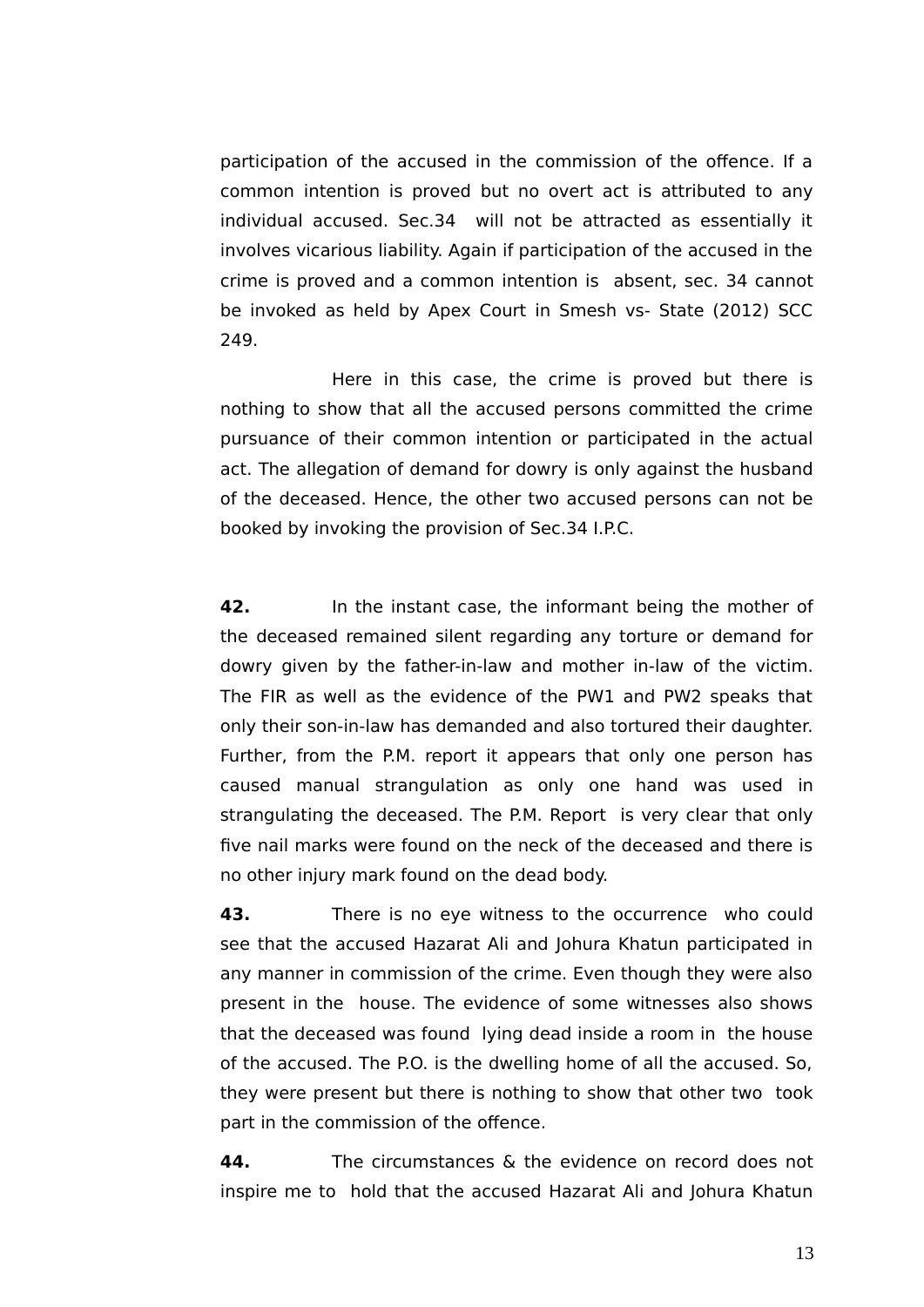took part in causing death to Aklima Khatun and hence, I hold that they are not found guilty of the charges against them and accordingly, I acquit both the accused persons from their charges on beneft of doubt.

**45** The evidence of the witnesses as well as discussions made above, it is found convincing enough to hold that accused Muktar Hussain being the husband of the deceased demanded dowry and caused dowry death by strangulating the deceased. The accused, therefore, found guilty for causing death of the deceased Aklima Khatun and accordingly, the prosecution, in my view, has successfully proved the charge U/S.304(B) of I.P.C. beyond all reasonable doubt. Accused, Muktar Hussain, is accordingly, convicted U/S.304(B) of I.P.C.

**46.** The evidence of M.O. and other materials clearly reveals that at the time of brutal incident , the deceased(victim) was in advance stage but accused husband having knowledge about fact, caused death not only to his wife but to the foetus. The accused has not only taken life of the deceased(victim) but has also taken life in her womb.

**47. Heard the accused on the point of sentence.** 

**48.** The accused stated that he is

**49.** Considering above facts and also considering the nature of gravity of the offence, I sentence the accused Muktar Ali to suffer R.I for 7(seven) years and to pay fne of Rs.10,000/-i/d to R.I. another 1(0ne) year U/S.304(B) of I.P.C.

**51.** The fine amount if realized shall be given to the informant.

**52.** The seized cloth(urna) be given to the informant.

**53.** The DLSA, Goalpara, is asked to pay the adequate compensation to the parents of the deceased(victim) as per the victim Compensation scheme if not already paid.

**54.** Send a copy of the judgment to the District Magistrate, Goalpara, as per provision of U/S.365 of Cr.P.C.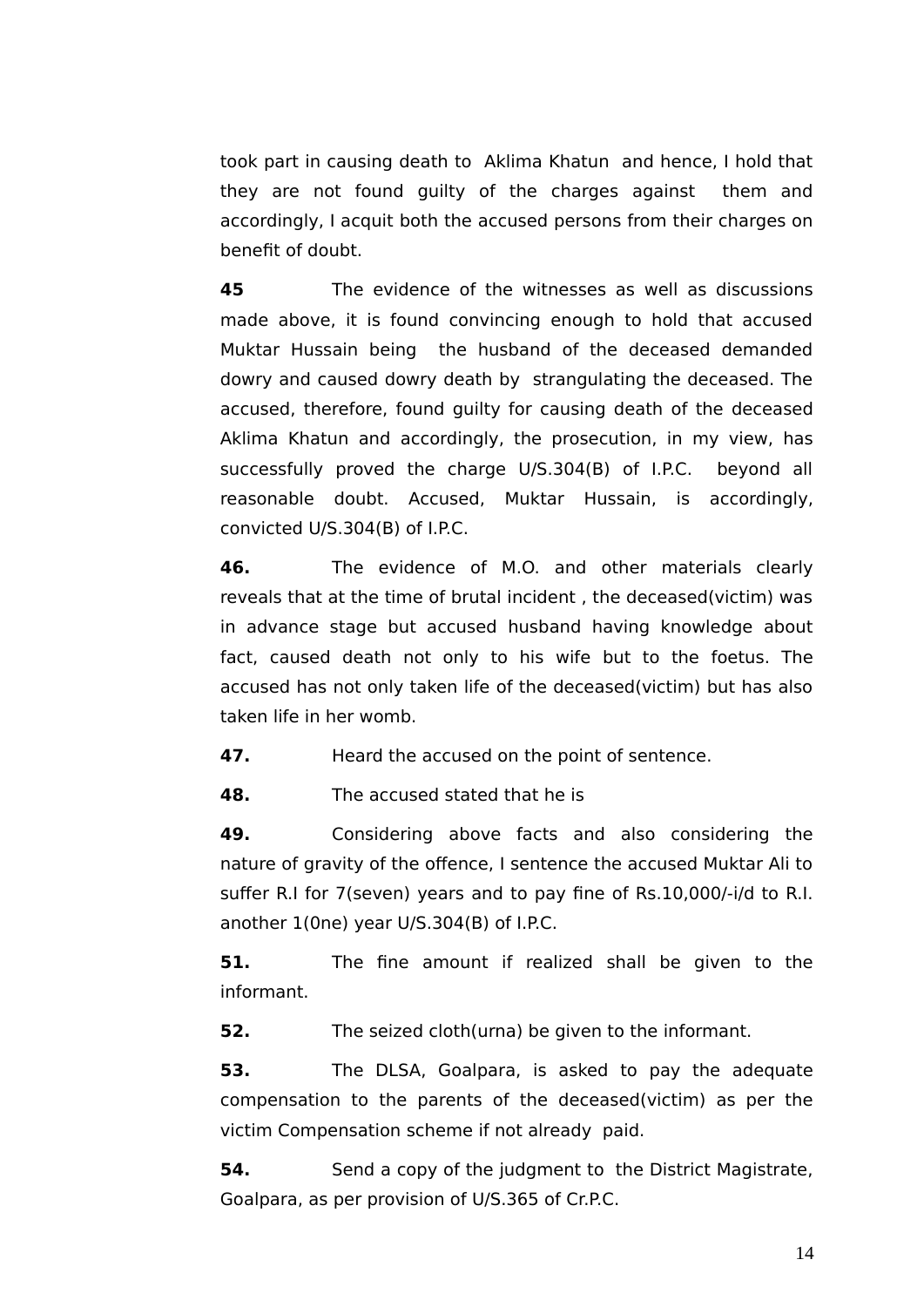**55.** Furnish a free copy of the judgment to the convict/accused.

**56.** Given under my hand and seal of this Court on this **7th day of June, 2019.**

Dictated and corrected by:-

( Sri S. Hazarika, AJS, )<br>Addl. Sessions Judge, Goalµ (Sanjay Hazarika, AJS) (Sanjay Hazarika, AJS) Addl. Sessions Judge, Goalpara.

Addl. Sessions Judge, Goalpara.

Typed by: Jajneswar Nr. Deb, Stenographer, Goalpara